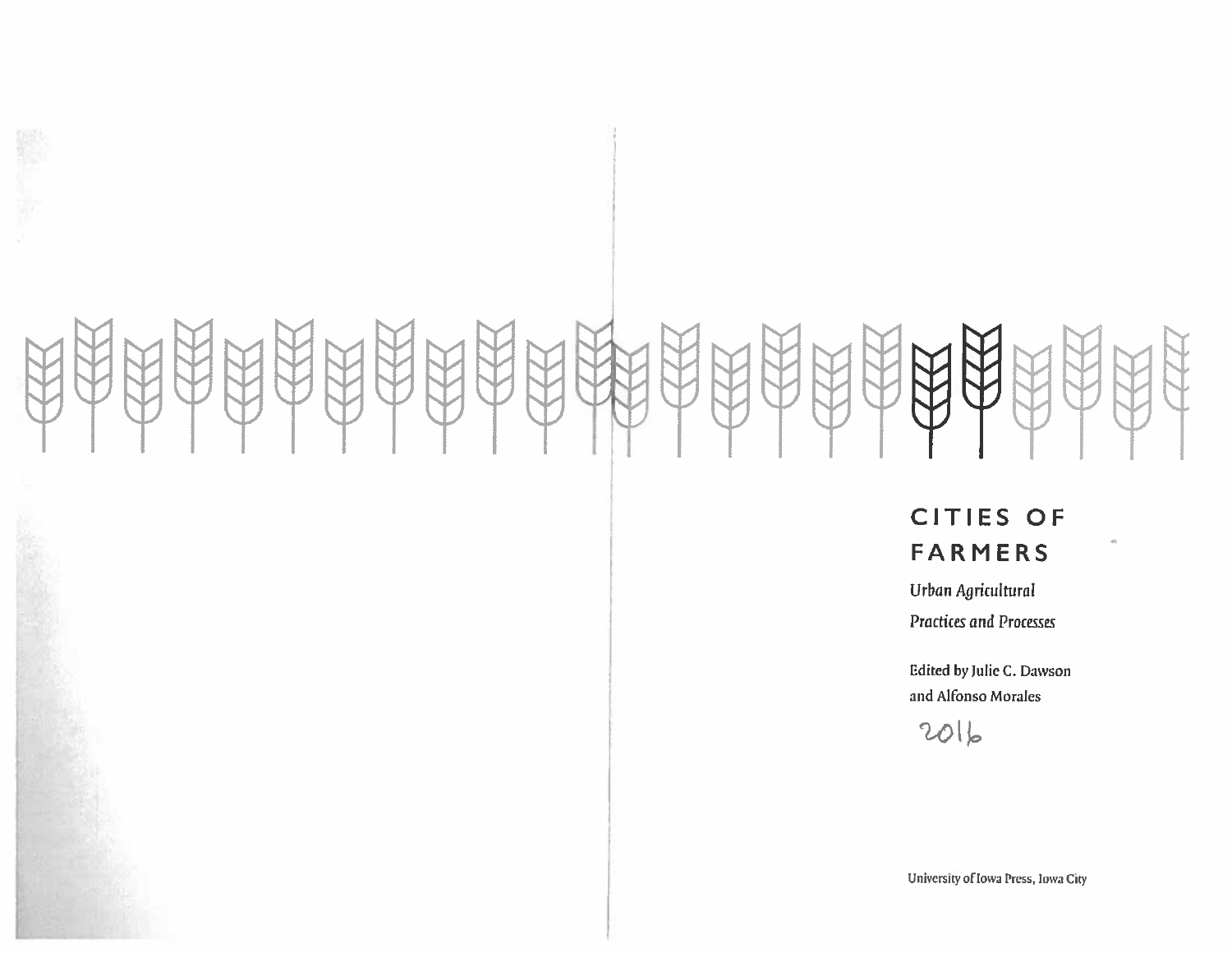agriculture and public health, and the interrelationships between policy, urban food production, the built environment, and population health. Various practitioners and audiences will find these chapters useful in how they use the language of various disciplines to show how to design health interventions, tailor evaluations, or form reasonable expectations about the effects of urban agriculture in their own communities. Included are case studies that review approaches and discuss best practices, in order to provide options for practitioners seeking to improve community health through the built environment, urban agriculture, and organizations such as food councils.

The interconnectedness of the issues involved in food systems is clear from the multiple topics that each chapter addresses. While this book is centered on urban food production, it is impossible to treat production in isolation. Throughout these chapters we see the opportunities in urban agriculture though innovations in production, policy, and community engagement. Food systems do not fit into neat categories, and they span multiple dimensions of urban planning and urban-rural connections. This is what makes them both exciting to develop and difficult to change quickly. This volume attempts to describe historical trends and document current innovations in urban agriculture with the goal of engaging multiple audiences in a discussion of the broader issues surrounding urban food systems and planning. It is with enthusiasm that we invite you to discover the many manifestations of urban agriculture and its relationship to healthy cities and citizens.

### **CHAPTER 2**

# **Food from Scratch for the Zenith** of the Unsalted Seas

Creating a Local Food System in Early-Twentieth-Century Duluth, Minnesota

**RANDEL D. HANSON** 

How do you create a locally harvested food system for a city of one hundred thousand? This question is being asked in many cities and regions across the United States. It was also an urgent local question a century ago,

Indeed, across the United States a century ago, public and private concerns were scrambling to get a handle on the haphazard process by which nature was transformed into edible human culture within rapidly urbanizing America. This was a chaotic, wasteful, and powerfully transformative period, with rural populations shifting into cities as the primary engine for economic activities shifted from agricultural to industrial (Tangires 2003; Cronon 1991; Danbom 1979).

The rapid growth of industrial cities forced an emerging municipal responsibility for the various inputs and outputs of this emergent urban life (Melosi 2008; Tarr 1984). Public and private city planners in the late nineteenth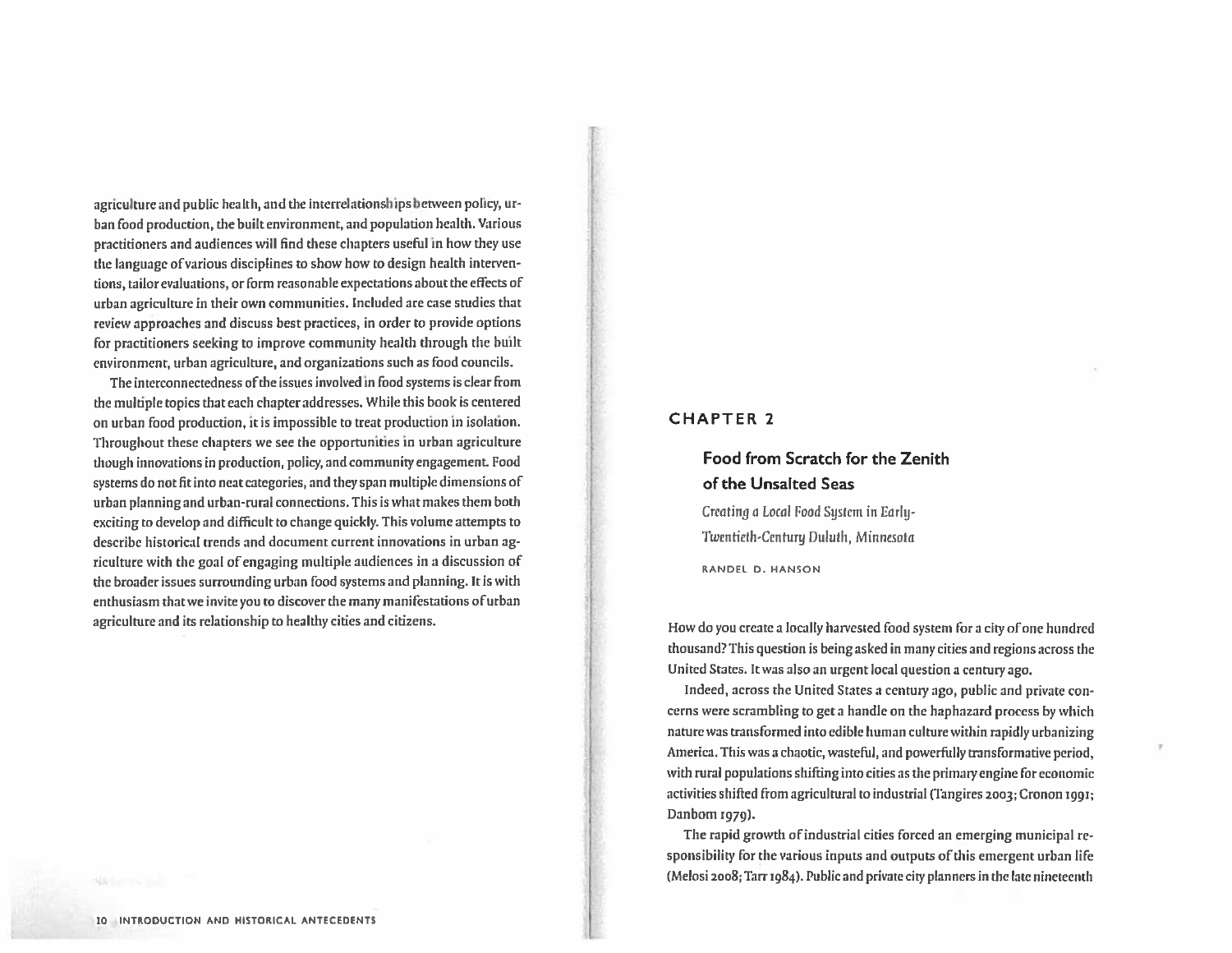century began to reflect on and intervene in this laissez-faire urbanization, including how to procure ample food of adequate quality and reasonable cost to citizens (Morales 2000; Vitiello and Brinkley 2013). As was the case in many communities (see, for example, Jayson Otto's discussions of these issues as they related to Grand Rapids, Michigan, in the following chapter), it became apparent that leaving the issue of food to "the market" was wholly inadequate to meet the needs of the emergent society from any number of perspectives. Progressive-era politicians and citizens began to collaborate in planning for the needs of cities and their inhabitants, creating solutions as they were then defined. These histories of civic engagement with our food system by city governments, business organizations, and citizen groups represent a fascinating window into our past just as they help us think about our challenges and barriers for creating more desirable food systems within contemporary society.

While there were general issues that characterized the food challenges of early-twentieth-century industrial cities, many communities faced unique problems. The challenges faced by Duluth fell primarily into the latter category. Indeed, early-twentieth-century Duluth found itself in a food systems quandary. Situated on the western tip of Lake Superior amid vast, thick northern forests, the city was growing rapidly with the immense wealth garnered from exploiting the region's then-abundant natural capital. Timber from surrounding forests was being clear-cut and hacked into lumber to build the cities southward; the very rich and easily accessible iron ore of the Range was being gouged out and railroaded to Lake Superior docks in Duluth and elsewhere, filling ships and bank accounts; and grain from the newly plowed midwestern prairies and plains was being brought to port for shipping eastward, leveraging the ship canal and ever-improving harbor facilities for this zenith point in North America for oceangoing vessels. New steel plants were being built, and countless spin-off and allied manufacturing, supply, and production companies were proliferating in an urban-industrial frenzy. Nearly tripling in population across two decades, Duluth experienced a phenomenal rate of population growth that was greater than that of New York or Chicago in 1910, and local boosters fantasized that Duluth would become the North American hub as infrastructure developed (Van Brunt 1921). As a result of this combination of abundant raw material, labor, and natural amenities,

Duluth hosted more millionaires per capita at this point than any other city in the United States. These were heady times in Duluth, and the city fathers were indeed filling their plates.

Although the city was rapidly growing, more than eighty thousand Duluthians lived for the most part on the narrow 24-mile strip of land hugging the western Lake Superior shore. The surrounding region was very sparsely populated save for the booming and busting mining and timber towns spread across the hinterlands. Eugene Van Cleef, a geographer at Duluth State Normal School (which would become the University of Minnesota-Duluth), worried in an article published in the Bulletin of the American Geographical Society in 1912 that the "permanence" of Duluth was threatened by the lack of an agrarian base, warning that "mineral resources alone do not invite a large population; they must be accompanied by food to support the people who market them" (Van Cleef 1912). More to the point, business leaders of Duluth were worried about attracting the important middlemen and women to run the businesses that were proliferating: poor-quality food, it was feared, would hinder their importation. And they were worried as well about the prices of food, which in cities around the United States were reaching all-time peaks, often taking between 40 and 60 percent of an average family's income (Donofrio 2007). Riots were sparked by this situation in New York and elsewhere, and the strong Duluth labor community (and its diverse political ideas and aspirations that challenged the status quo) was seen by industry captains as potentially fomenting local protest around food prices (Hudelson and Ross 2006). Given the lack of any local food supply, the availability and price of food in Duluth were indeed problematic.

The Duluth Commercial Club (a forerunner of a chamber of commerce type of organization) was at this point a powerful civic and political organ that assembled and channeled the business interests of Duluth, and its members began to consider the necessity of proactively building a local food supply (Stockbridge 1913). At the turn of the century, some of the wealthy members of the club had purchased clear-cut land for their summer homes beyond Skyline Drive, which ran along the top of the 1,800-foot drop into the Lake Superior basin. On these lands they began to dabble in agriculture and animal husbandry. As these "city fathers" carried out their projects, they realized both the potential of agriculture in the region and the difficulties, including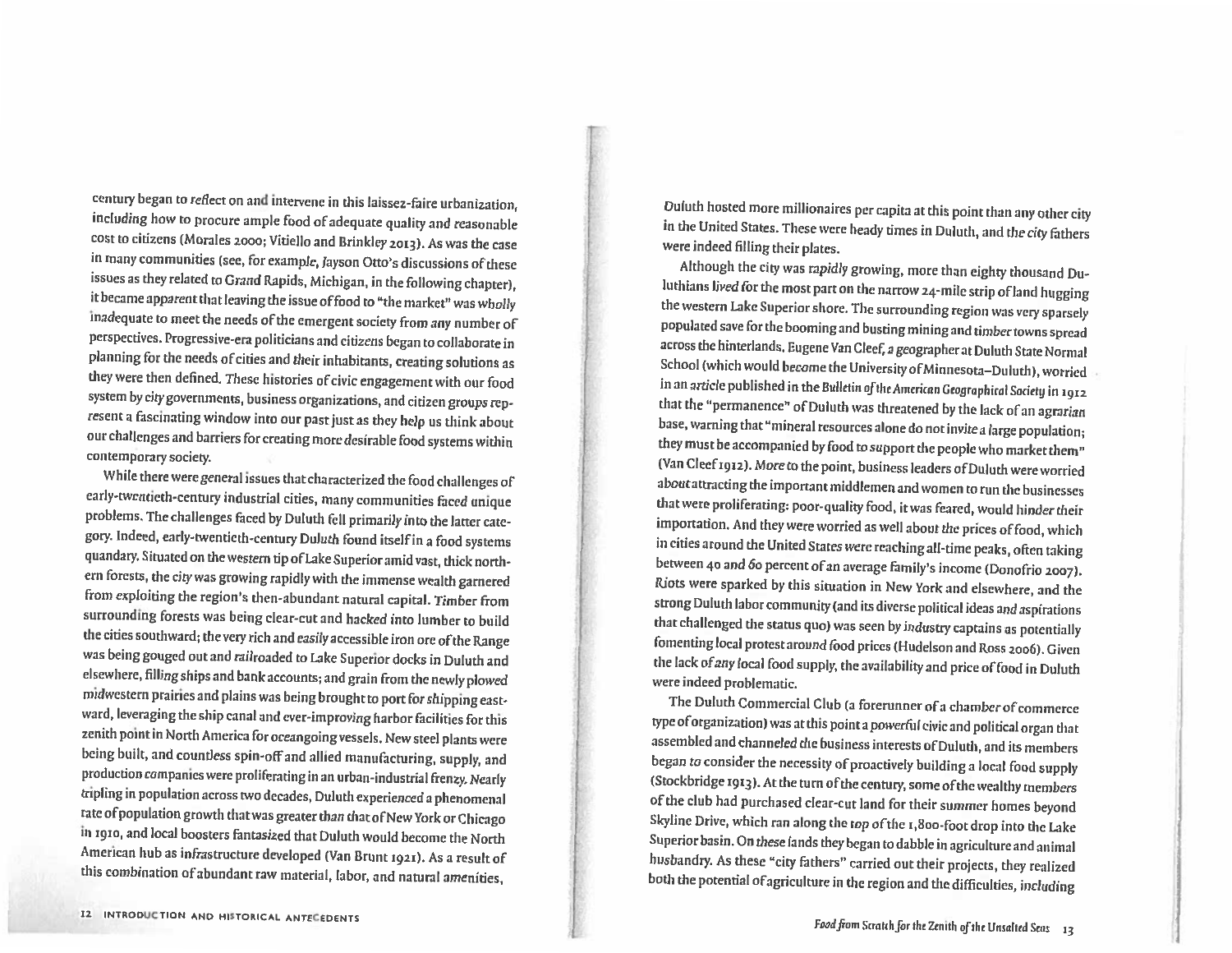dealing with the stumps of clear-cut trees, the new secondary growth that quickly sprouted up, and the rising prices of arable land in the area.

Taking all these issues into account, Duluth Commercial Club members sketched out a plan to jump-start a food system from scratch, including production and distribution components, to supply fresh produce to area restaurants, grocers, and households ("March of the Cities" 1911). Club secretary Major Eva created an agricultural subcommittee of its Public Affairs Committee, and one of their first actions was to hire Mr. A. B. Hostetter, a lifelong farmer and long-term teacher of farmers in the agricultural institutes of Illinois. Hostetter was turned loose with his considerable experience and sufficient club resources to pull together the educational, public relations, and networking elements to spark a local food system. Other club directors, including Charles Craig, owner of the Jean Duluth Farm and all-around entrepreneur, went to work on creating structures that could channel the developing public and private interests around food and agriculture.

After sizing up the situation, Hostetter approached the Duluth public schools to embrace agricultural education, but they demurred. Undaunted, Hostetter approached the YMCA, which began offering classes in poultry production in 1010; by 1011 the "Y" had added gardening classes, integrating a teacher for each of the twenty public schools in the city (Stockbridge 1913). Hostetter also worked with the Duluth Homecroft Association (DHA), a local arm of the national Homecroft movement, designed to encourage local self-sufficiency and healthy living (Garvey 1978). As a "model city" in this movement, Duluth boasted the founding in 1909 of Homecroft Park, which sold one-acre lots to area residents for a back-to-the-land urban lifestyle. Hostetter harnessed the energy of this movement by partnering with the DHA, which began to offer courses in cooking local produce, preserving foods, and managing the vagaries of such enterprises. Various churches, fairs, and community gatherings were encouraged to hold friendly competitions over the fruits and vegetables of these labors to generate greater interest. And the prized specimens were also brought to state fairs in Saint Paul, New York City, and other places to boost the image of agriculture in the region and attract potential farmers.

Mr. Hostetter and other Duluth Commercial Club members also leveraged their networks and the growing food needs of US Steel and its employees by partnering with the various railroad companies in the region, each of which

had excess lands adjacent to its tracks (Stockbridge 1913). Together they crafted plans to create farms along the tracks, bunched into groups that would become small towns connected to the nearest train stop, which could serve as a portal for produce bound for urban destinations. To help grow these small centers for agricultural production, Hostetter created "educational trains" in which agronomic experts in seeds, produce varieties, production methods, management expertise, and so forth would travel on appointed days, stopping at each town to dispense their knowledge, praise, encouragement, and institutional support. Free seeds were distributed to town children, who were encouraged to compete with each other to grow the best produce, with the winners garnering prizes that the club also dispensed.

But problems in boosting a food system also existed because of a lack of access to lands closer to the city that could be agriculturally productive and affordable. Indeed, given the rapid population growth and the craggy landscapes along Lake Superior, land was quite expensive and arable land was scarce. How could you justify farming on land close to the city that was so expensive? To address this problem, several Duluth Commercial Club members, led by Charles Craig and mining lawyer and future University of Minnesota regent John G. Williams, founded the Greysolon Farms Company in 1910 (Mattocks 1911). The Greysolon Farms Company land occupied a mile-square area on Duluth's northern urban edge near Jean Duluth and Martin Roads; the land was developed as small farms ranging from one to fifteen acres for both rental and sale to workers, truck farmers, and distant farmers who might be coaxed from elsewhere to relocate. Craig and colleagues devised long-term financial agreements amenable to people to both rent and purchase land from which stumps were removed, and they created another, less expensive track for those who were willing to remove such obstacles to farming themselves. And as part of the deal, the Greysolon Farms Company would help people learn the skills of "intensive cultivation, market gardening, and dairy farming under the most modern scientific conditions" so they could make profits sufficient to justify purchasing the lands (and fulfill the food-supply ends of the club). The Greysolon Farms Company quickly took off, renting and selling agricultural lands for home and market production. Educational courses were held on the Greysolon Farms Company lands, organized by Hostetter, helping the aspiring farmers gain the necessary skill sets to produce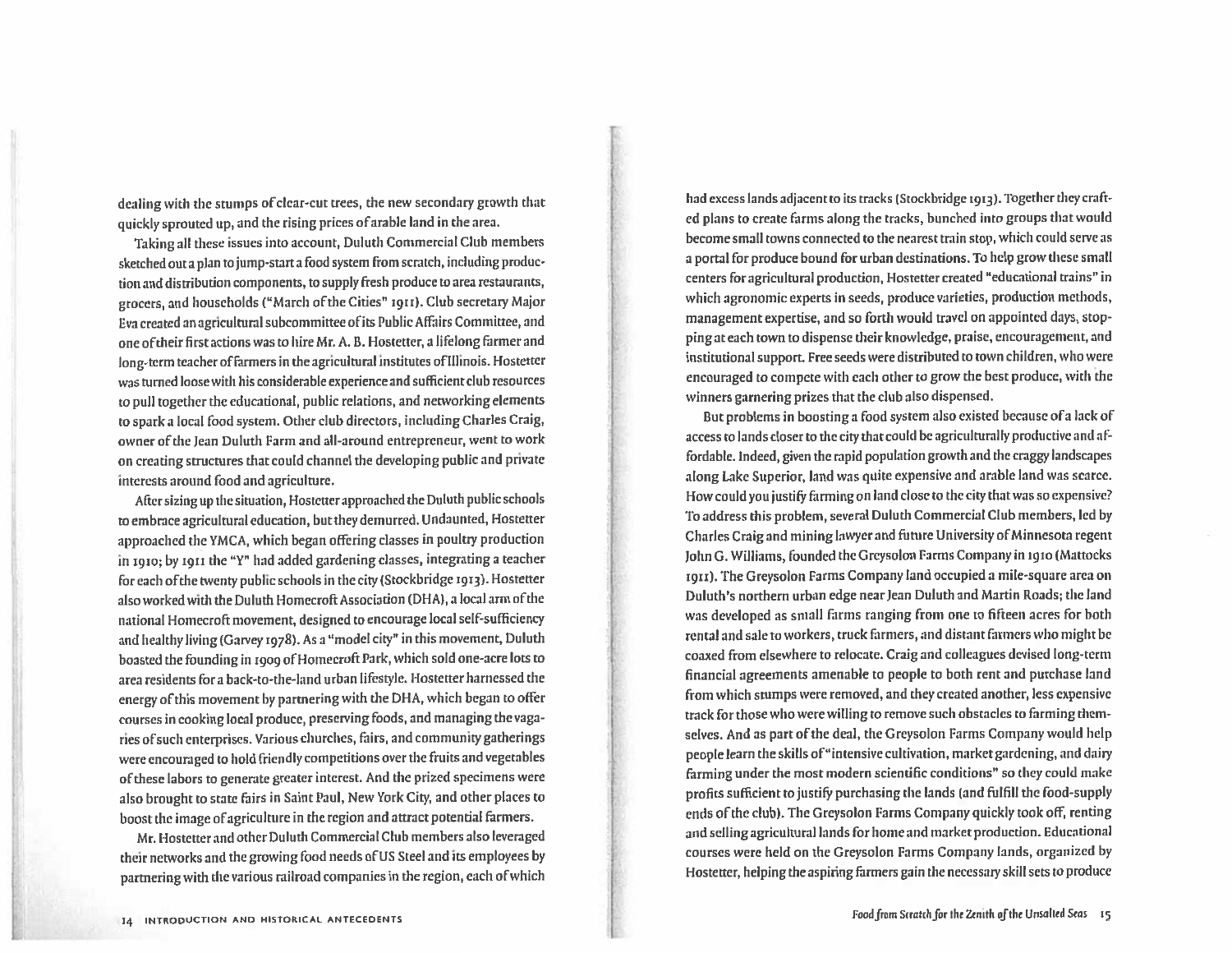for nearby markets. The creation of the Greysolon Farms Company was also not coincidentally commercially successful, creating profits for investors by adding value to cutover lands by removing stumps and getting the lands into cultivatable condition.

The University of Minnesota was also interested in inserting itself into the formal development of an agricultural infrastructure in the western Lake Superior region as part of its broader land grant mission (Thompson 1938, 1954). In 1911, the Minnesota state legislature authorized the Board of Regents to come to Duluth to seek lands that could support an experimental station akin to others that it was creating around the state. The Greysolon Farms Company lands were widely seen as the best farmland in the immediate Duluth area. The university negotiated hard with Greysolon's owners, drawing out the arguments for over a year, but eventually the university purchased some 240 acres at Greysolon's asking price and founded the Northeast Demonstration Farm and Experimental Station. Bolstering Greysolon Farm's activities, this new station quickly ramped up its operations. By the spring of 1913, Superintendent Mark J. Thompson was hired and the farm quickly developed as a combination dairy, poultry, and truck farm. Although the "Great Fire of 1918" burned this area, it was a temporary setback: the Northeast Experimental Station (which soon became its official name) became an important piece of the agricultural architecture of the region as a site for demonstration, production, and education. Thompson remained a main force on the farm for several decades, contributing to the "golden years" of research and extension services in the region.

Seeding education and production lands were two key aspects of building a food system from scratch that were now set in motion, but distribution was also a problem. To address this problem, the Duluth Commercial Club worked with area farmers to found a Cooperative Produce Warehouse in west Duluth in 1910 to supply goods to city retailers ("Model Co-operative Marketing Association" 1911). This experiment soon ran up against stubborn economic realities: there were not enough farmers bringing produce to the warehouse to make it economically self-sufficient, and the Commercial Club, which was underwriting the project, soon grew dismayed with the ongoing financial losses and finally shut the doors. In the wake of the closure, the club worked with area farmers to create the Producer's Cooperative Market Association

as a more diffuse organizational means to represent and boost the interests of area farmers in distribution issues. In addition, the city of Duluth founded the Duluth Farmers Market in 1912 to service private households (Stockbridge 1913; see also Morales 2000 on Chicago's Maxwell Street Market). This first iteration of the Duluth Farmers Market, regulated by the City Council, opened up shop in the armory, adding two additional satellite markets in other parts of the city. That first year twenty-five farmers used the market to sell produce, which was all locally harvested, and the Duluth Farmers Market has in one form or another remained a part of the city ever since.

In sum, an amazing amount of energy and organization was brought to bear on the creation of a local food system for Duluth in the early part of the twentieth century. For an interim period that lasted several decades, this bid to create a local food system worked: locally harvested produce began to flow into area outlets, people turned to farming as an occupation, and other distant farmers relocated here. This local food system grew throughout the 1920s and 1930s, and vegetables like potatoes, brassicas, celery, and lettuce became staples that were grown in large fields sufficient to supply locally and ship elsewhere. Small-fruit production, particularly raspberries, was also robust enough to not only supply the region but also ship refrigerated train-car loads to Milwaukee, Minneapolis, Chicago, and Omaha. Simply put, regional food production thrived.

But as it did with so many aspects of US society, the advent of World War II signaled a profound change for the Duluth local food system. For one thing, the war effort demanded that as many people as possible work in activities related to iron ore and steel. In addition, the wage-oriented consumer society that flourished after the war continued the movement away from agriculture in the region. Small farms developed over the previous several decades were abandoned, and today we see these overgrown places all around the area. By the 1950s, larger-scale commercial farming across the United States began to edge out small-scale producers en masse, and regional and international specialization and development created the basis for the global industrial food system (Thompson 1959). Corporate farming became an increasing norm, as agriculture become vertically integrated into global food corporations. Farming in northern Minnesota ebbed steadily given the ever-cheapening cost of industrial food produced by externalizing so many of the trust costs of both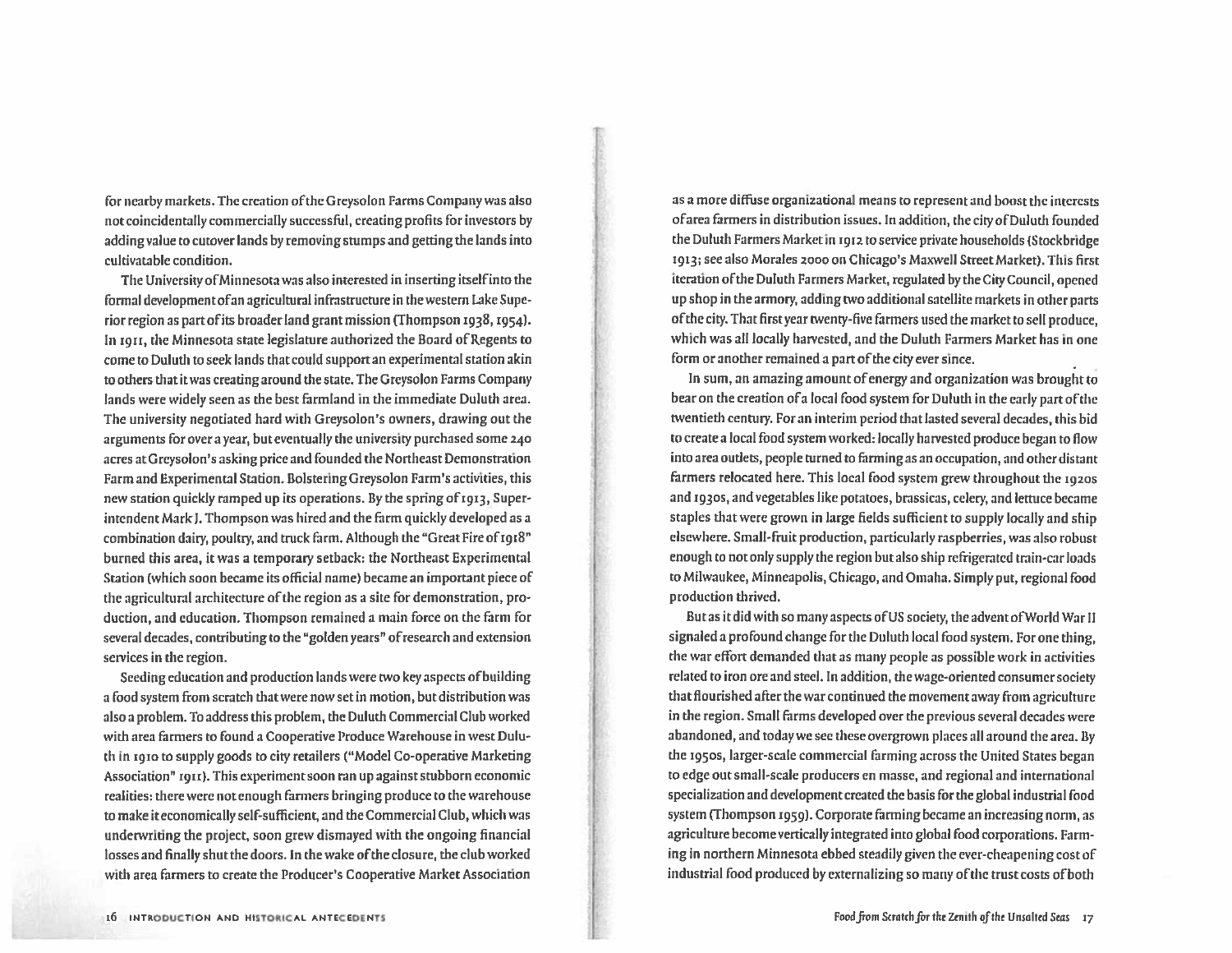production and distribution methods. Suburban sprawl began to creep into the richer agricultural lands north of the city. By the mid-1970s, a regional food infrastructure seemed too outmoded if not already gone, and the Northeast Experimental Station was closed in 1976, signaling a tardy ceremony for the ending of a local food system in the western Lake Superior region. And if this dirge was not heard, the small-farm crisis of the 1980s drove nails into the proverbial coffin of smaller-scale farming in the region, the state, and across the country (Hurt 2002; Lyson 2004).

In the wake of this industrialization of farming, nascent organizations designed to support small-scale sustainable farming and gardening began to appear across the United States, inspired by the resilient voices of people like Rachel Carson, Wes Jackson, Wendell Berry, Barry Commoner, and others. Community-based gardening in Duluth began to take shape in the late 1970s, and in 1981 the Duluth Community Garden Program was formally founded. Food cooperatives appeared in the 1970s, including Duluth's Whole Foods Co-op, which continues to expand into the present. The Land Stewardship project was created in Minnesota in 1982, and in 1988 the Sustainable Farming Association was created. These local and regional organizations have sought to continue a home garden and small-scale agriculture practice amid a fast-food and industrial agriculture that has systematically de-educated people about food and the skills of farming and gardening. Now that the health, community, and ecological bills of the externalizing system of industrial agriculture are coming due in ways that can no longer be ignored, these community and regional organizations resonate with greater authority and importance as we seek to bring their visions from the margins to the center (Reganold et al. 2011; Syring 2012; Stark, Abazs, and Syring 2011).

To paraphrase the English scholar and activist Stuart Hall, "hegemony is hard work." The hegemony of the global industrial food system is both powerful and rigid: we partake in its reproduction with an unnerving knowledge of its destructive wake. How can we use this knowledge to build a healthier food system for individuals, communities, and the landscape? Looking back on this largely successful early-twentieth-century transformation of the Duluth food system, we see some intriguing pathways. The people who organized the changes thought big and systemically, they integrated people and organizations across sectors, and they leveraged powers beyond Duluth that

had interests in the city. How can we use their story as we wrestle with smart decline from an industrial paradigm with eyes wide open in optimism for the possibilities of a more sustainable future for ourselves and those who will find themselves on these same soils a hundred years hence?

In short, how can we work for the "permanence" of Duluth by laying the foundations for a sustainable food system? Time to put our shoulders to the wheel, as the arc of history does not get bent in a just and sustainable direction on its own.

#### DISCUSSION QUESTIONS

- 1. How was urban agriculture in Duluth one hundred years ago similar to urban agriculture today? How was it different?
- 2. "Rust Belt" cities like Duluth have been among the hardest-hit cities in the current economic recession. Given that urban agriculture originally developed in Duluth because of the economic hardships of many, could urban farms make a return to Duluth under the present circumstances? If yes, how would urban agriculture come into fruition?
- 3. Businesses, universities, and organizations in a similar vein to chambers of commerce were at the forefront of urban agriculture in Duluth. To what extent did urban agriculture develop either from the "top down" or the "bottom up"? How does this compare with urban agriculture today?
- 4. Consider the actions of Mr. Hostetter and the Greysolon Farms Company. What success did they have in northern Minnesota that could be replicated today? Did they make any missteps that those hoping to start urban-agriculture projects in their cities could hold as a cautionary tale?
- 5. How did the University of Minnesota bolster urban agriculture in Duluth at the turn of the last century? How do universities support urban agriculture today, and how has that changed over time?
- 6. In the 1950s, "Big Ag" began to overtake local food production, and by the 1970s Duluth's original food system was virtually dismantled. However, the Duluth Community Garden Program was founded in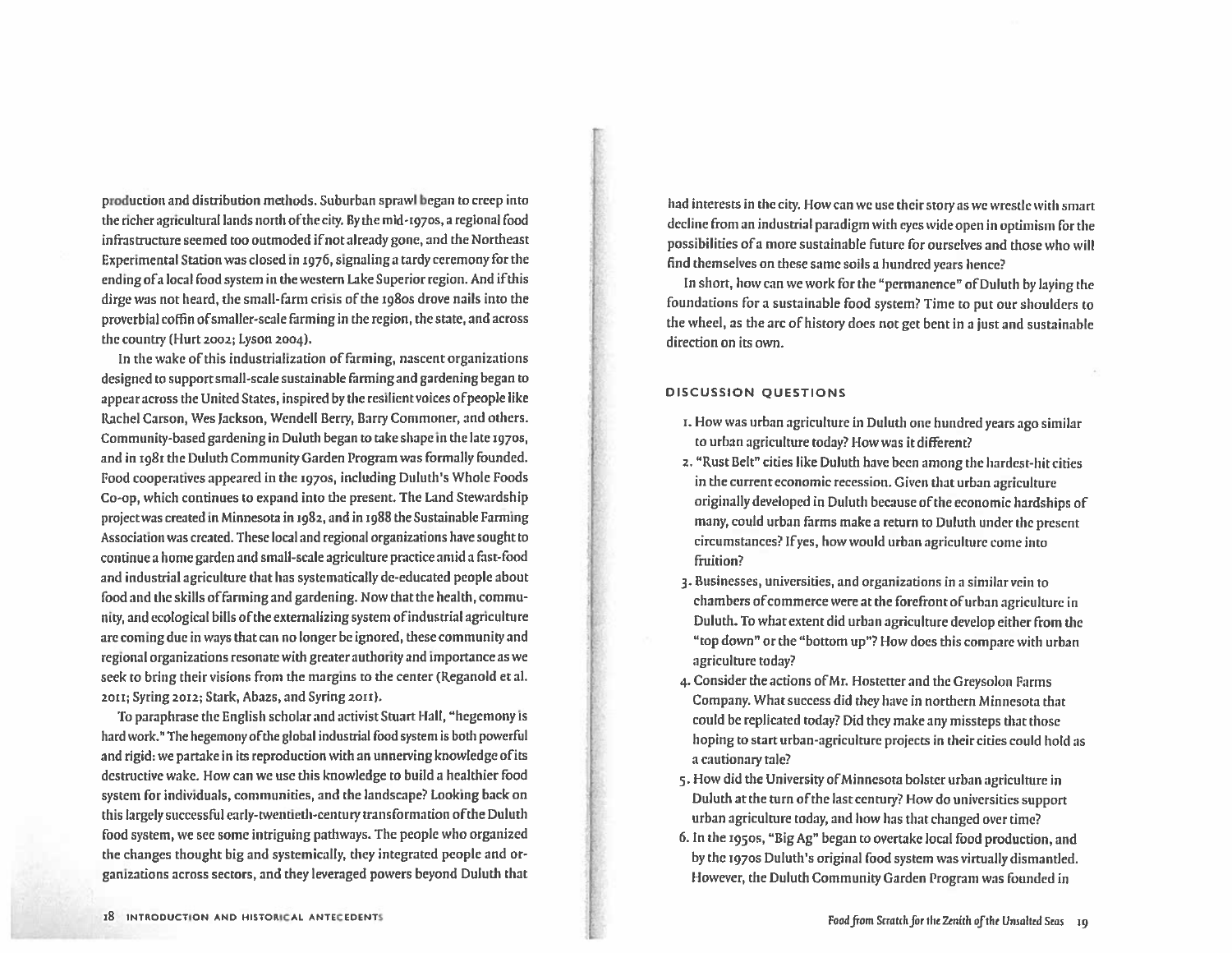**1981. Given the rich hiswry ofurban agriculture, is urban agriculture still on the decline, or is it experiencing a renaissance?** 

**7. Duluth was an exceptional urban-agriculture case because it involved co Ila boration from so many parts of society-particularly from business leaders. Can such collaboration occur today? Should it?**

#### **CHAPTER 3**

# **Municipal Housekeepers and the High Cost of Living**

**The Establishment of Gardening Programs and Farmers Markets by** *Grand* **Rapids Women's Clubs in the Earl� Twentieth Century JAYSON OTTO** 

**On March 21, 1917, Eva McCall Hamilton was quoted on the front page of the Grand Rapids Hrrald: "The retail market will become an institution in Grand Rapids. The tu ming over of vacant city lots to householders is also a splendid idea. These things show the spirit of Grand Rapids," Hamilton, who would go on to be tile first female senator in Michigan, was reveling in her victory won the previous evening at Grand Rapids City Hall. That night she had used her influence as a memberofthe mayor-appointed High Cost of Living Commission to overcome a filibuster blocking a \$2,000 appropriation for the development of the first public retail market in Grand Rapids, Michigan.' At the same meeting, she helped push through a resolution that gave the city comptroller power to distribute over three hundred vacant lots in the city to individuals, fumilics, or other groups of community members wanting to grow their own food (Grand Rapids Press [GRP],** 20 **March 1917, 5).** 

**Public retail markets, which are what we would now consider "formers**  markets," became an institution in Grand Rapids through the work of wealthy,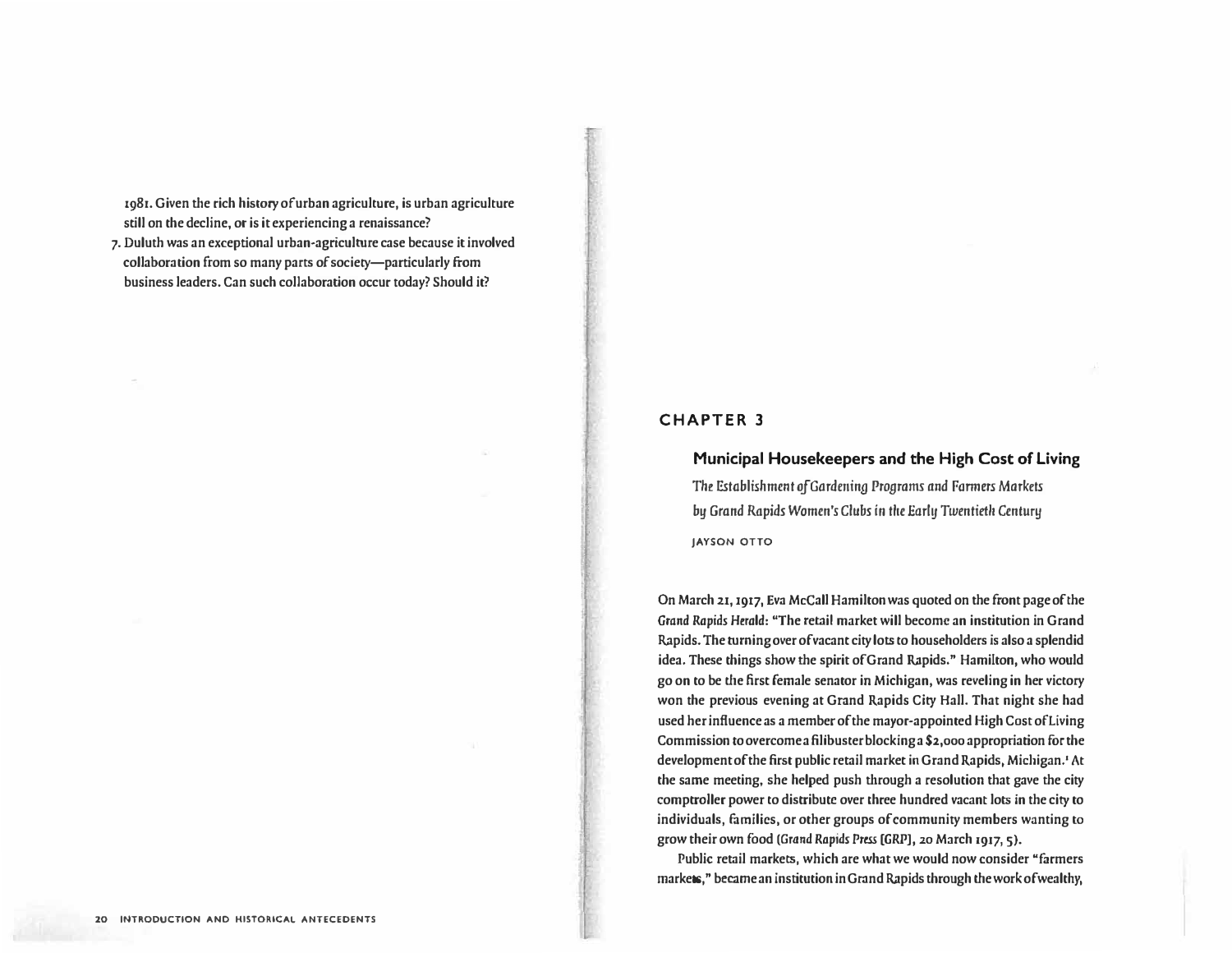Finally, we must do a better job of documenting impacts. We have many examples of how food production enhances urban life by opening up green spaces, improving soil quality and water and waste management, providing opportunities for community building, making healthy, affordable food more widely accessible, and enabling people to grow foods culturally important to them. However, in the face of ongoing skepticism about the relevance of urban agriculture, we need more systematic efforts to document these benefits, as well as potentially negative outcomes, in order to provide policy makers and practitioners with recommendations for best practices for meeting different urban food system goals.

The health and livability of a city depend on a multitude of planning decisions and the actions of local businesses, community organizations, and individual citizens. The urban-agriculture case studies we have followed show how food production in the city intersects with many different aspects of urban economic development, community development, environmental sustainability, and human health. We believe this volume provides useful examples of ways that urban agriculture fits into the fabric of the modern city, and directions for future research and innovation.

292 Conclusion

# **REFERENCES**

#### SECTION ONE: INTRODUCTION AND HISTORICAL ANTECEDENTS

Allen, P. 2004. Together at the Table: Sustainability and Sustenance in the American Agrifood Sustem, University Park: Pennsylvania State University Press.

Brown, A. 2001. "Counting Farmers Markets." Geographical Review 91 (4): 655-74. Castle, E. 1917. "Food Situation in Women's Hands." Grand Rapids Herald, July 8. Chamberlin, E. 1918. Correspondence to the Board of Commissioners of Grand

Rapids, Michigan. Grand Rapids Commission Proceedings, #2220, April 8.

Charity Organization Society. 1894. Minutes of the Charity Organizational Society, First Annual Meeting, June 8. Grand Rapids Public Library Archives, Collection 182, Series 1, Box 6.

Cronon, W. 1991. Nature's Metropolis: Chicago and the Great West. New York: W. W. Norton.

Cummins, S., and S. Macintyre. 2002. "A Systematic Study of an Urban Foodscape: The Price and Availability of Food in Greater Glasgow." Urban Studies 39:2115-30.

Danbom, D. B. 1979. The Resisted Revolution: Urban America and the Industrialization of Agriculture, 1900-1930. Ames: Iowa State University Press.

Davis, L. M. 2006. "The Road to Reform: Building Healthy and Safe Communities." PhD diss., University of Minnesota.

Delind, L., and A. Ferguson. 1999. "Is This a Women's Movement? The Relationship of Gender to Community-Supported Agriculture in Michigan."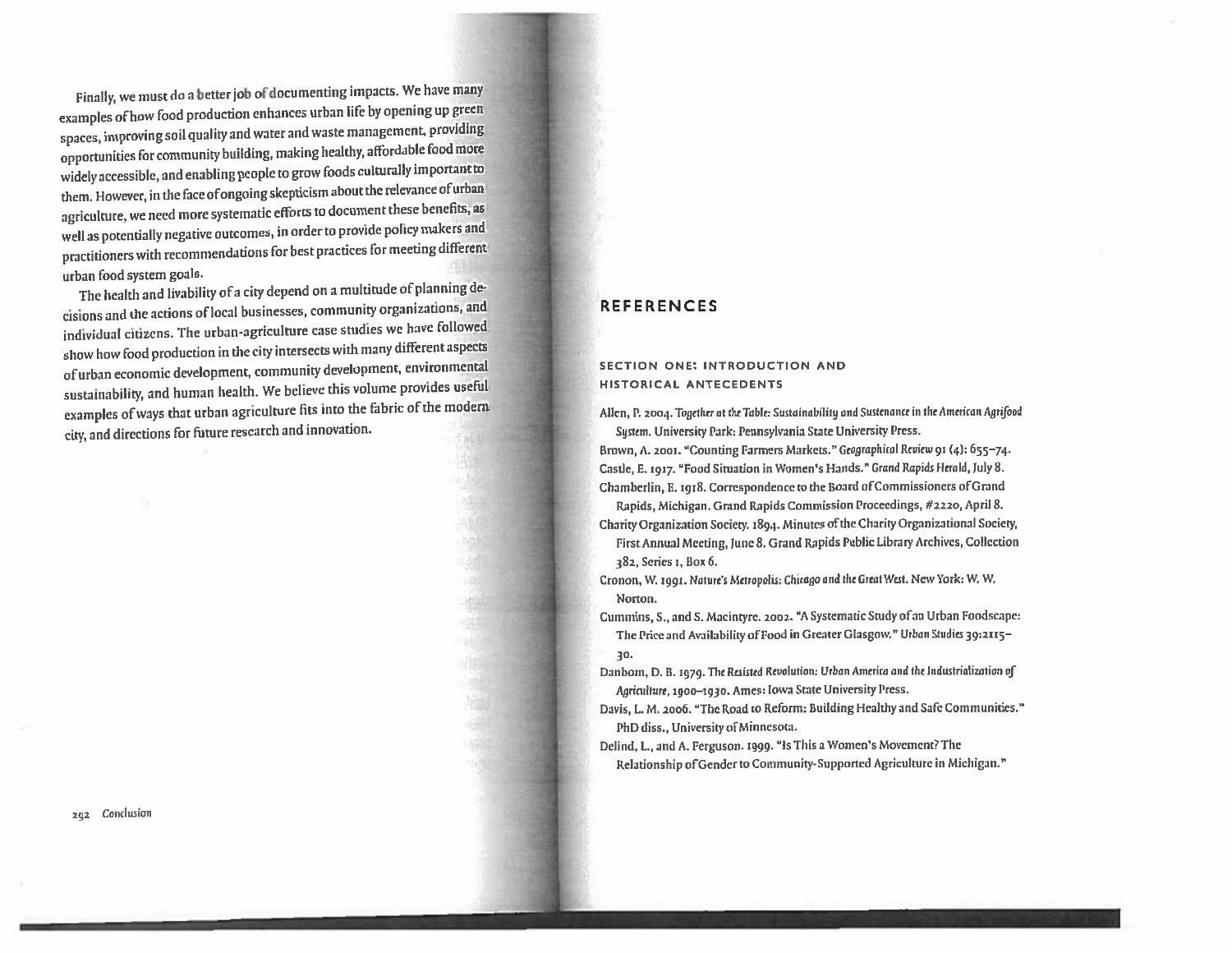Human Organization 58 (2): 190-200.

Deutsch, T. 2010. Building a Housewife's Paradise: Gender, Politics, and American Grocery Stores in the Twentieth Century. Chapel Hill: University of North Carolina Press.

- Donofrio, G. A. 2007. "Feeding the City." Gastronomica: The Journal of Food and Culture  $7(4): 30 - 41.$
- Fitzgerald, T. J., and R. T. Ely. 1921. Mortgages on Homes: A Report of the Results of the Inquiry as to Mortgage Debt on Homes Other Than Farm Homes at the Fourteenth Census, 1920. US Department of Commerce, Bureau of the Census. Washington, DC: US **Government Printing Office.**
- Forsyth, A., M. Hearst, M. J. Oakes, and K. H. Schmitz. 2008. "Design and Destinations: Factors Influencing Walking and Total Physical Activity." Urban Studies 45:1973-96.
- Garvey, T. J. 1978. "The Duluth Homesteads: A Successful Experiment in Community Housing." Minnesota History 46:2-16.

Grand Rapids Board of Education. 1915. Annual Report. December 12, 319.

- Grand Rapids Board of Trade. 1888. Grand Rapids as It Is: Illustrated Publications, 2nd ed. and Grand Rapids: Illustrated Publications. Grand Rapids Public Library Special Collections, Box 13, Folder 96; Box 14, Folder 100.
- Grand Rapids Chamber of Commerce Miscellaneous Committees. 1915. Report of Agricultural Department. April 22. Grand Rapids Public Library Archives,

Collection 46, Box 39.

Grand Rapids City Council Proceedings. 1906. #28405, April 16.

- Grand Rapids Federation of Women's Clubs. 1916. December 13. "Minutes of Special Meeting." Grand Rapids Public Library Archives, Collection 020, Box7, Folder 1.
- Grand Rapids Ladies Literary Club Minutes. 1903-1904. March 5, April 2, May 14, October 3. Grand Rapids Public Library Special Collections, Box 275, Folder
- $13.75.$ Grand Rapids Public Service Department. 1924. Annual Review of Markets. Grand Rapids, MI. May 8.
- Hamilton, E. M. 1917. Committee on Market Sites Report. Correspondence to the High Cost of Living Commission. Grand Rapids Common Council Proceedings, #72615, May 19.
- Haskins, F. J. 1912. "Work of the Women's Clubs, Part 2: In Civic Work." Grand Rapids Press, July 3.

Hollister, J. 1917. Letter to Caroline Bartlett-Crane, June 26. Western Michigan

University Archives, Caroline Bartlett-Crane Papers, A92, Box 13. Howell, C. 1897. "Vacant Lot Farms." Grand Rapids Democrat. February 26. Hudelson, R., and C. Ross. 2006. By the Ore Docks: A Working People's History of Duluth. Minneapolis: University of Minnesota Press.

- Hurt, R. D. 2002. American Agriculture: A Brief History. Rev. ed. West Lafayette, IN: **Purdue University Press.**
- Kleiman, J. D. 2006. Strike! How the Furniture Strike of 1911 Changed Grand Rapids. Grand Rapids, MI: Grand Rapids Historical Commission.
- Koc, M., and International Development Research Centre. 1999. For Hunger-Proof Cities: Sustainable Urban Food Systems. Ottawa: International Development Research Centre.
- Lawson, L. J. 2005. City Bountiful: A Century of Community Gardening in America. Berkeley: University of California Press.
- Lee, G., and H. Lim. 2009. "A Spatial Statistical Approach to Identifying Areas with Poor Access to Grocery Foods in the City of Buffalo, New York," Urban Studies 40:1200-1315.
- Leonard, C. H. 1911. Correspondence to the Common Council of the City of Grand Rapids, Michigan. Grand Rapids Common Council Proceedings, #50563, September 11.
- Lindeman, E. C. 1916. The Grand Rapids School Home Garden Plan for School Children. Grand Rapids, MI: Grand Rapids Board of Education.
- Lippincott, J. B. 1920. "City Dads Talk School Gardens." Grand Rapids Press, March  $30.$
- Lyson, T. A. 2004. Civic Agriculture: Reconnecting Farm, Food and Community. Medford, **MA: Tufts University Press**
- -. 2005. "Civic Agriculture and Community Problem Solving." Culture and Agriculture 27 (2): 92-98.
- "The March of the Cities: Duluth and Its Hinterlands." 1911. The World's Work: A History of Our Time 23:118.

Mattocks, N. 1911. Greysolon Farms Co. Duluth, MN: O. F. Collier Press.

- Melosi, M. V. 2008. The Sanitary City: Environmental Services in Urban America from Colonial Times to the Present. Pittsburgh: University of Pittsburgh Press.
- Michigan Association for the Prevention and Relief of Tuberculosis. 1909. Annual Report: 1908-1909. February 26.
- "A Model Co-operative Marketing Association." 1911. The Farmer: A Journal of Agriculture 17:613-17.

Morales, A. 2000. "Peddling Policy: Street Vending in Historical and Contemporary